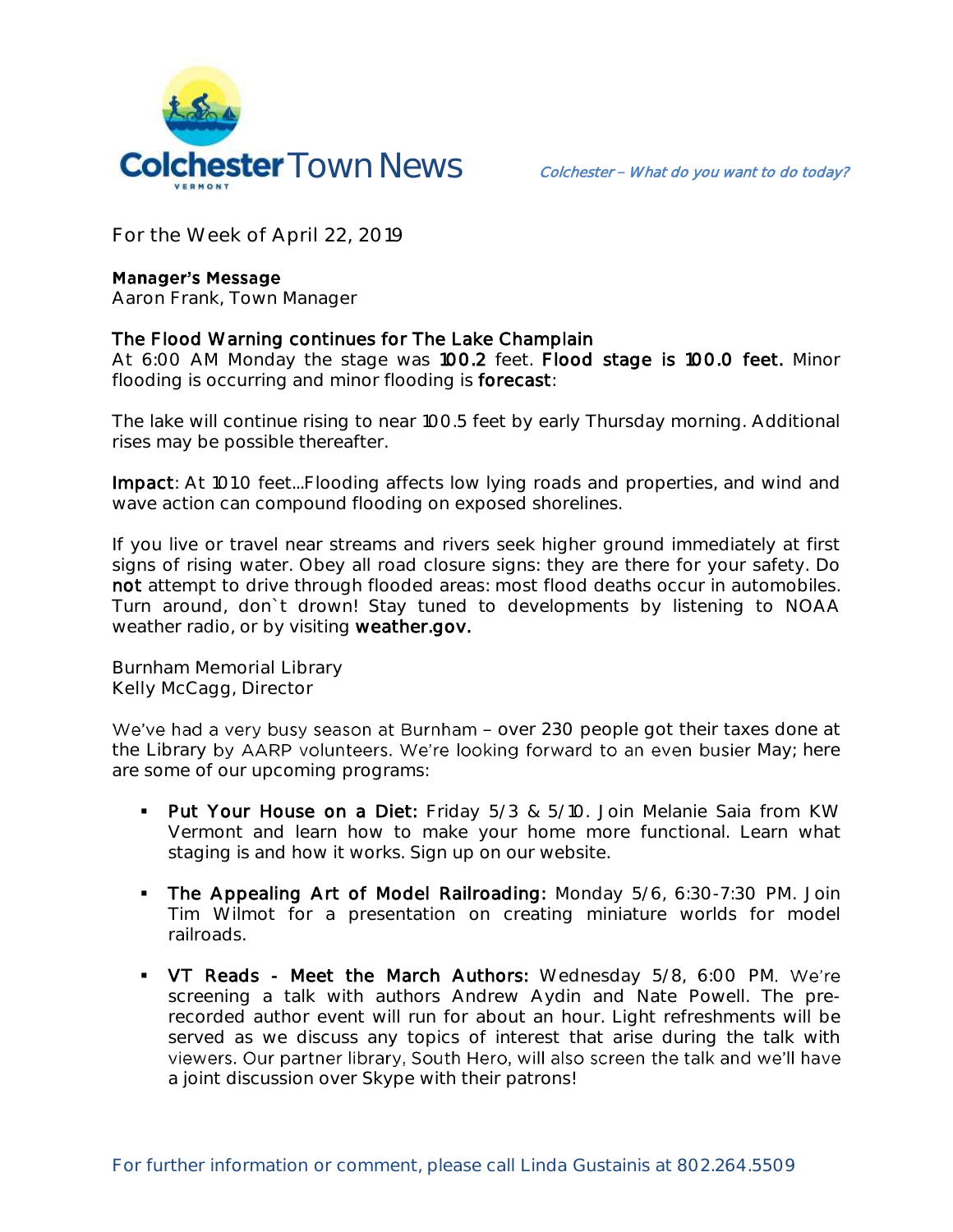

- Social Internet and Online Safety: Monday 5/13, 6:00 PM. In this next portion of our digital education series, we take you through social internet sites and services like Facebook, Twitter, Front Porch Forum, Email, and Instagram. Sign up online to reserve your spot and ask a question ahead of time.
- Fiber Fest: Wednesday 5/15 Saturday 5/18. Visit our newly-renovated Meeting House space and celebrate traditional fiber crafts. Workshops include: loom weaving, fabric postcards, rug braiding, visible mending, quilting and color theory, spinning, rug hooking, crocheting and needlefelting. If you would like to take one of the workshops we offer for adults, please sign-up on our website. Visitors of all ages are welcome to observe.
- **Teen Craft** Scented Slime: Tuesday  $5/21$  at  $4:30$  PM. Sign up online and tell us the scent you'd like to make. Teens grades 6-12.
- VT Reads Knowledge is Power! March Trivia: Monday 5/20, 6:00 PM. Pop culture, history, and music. Win fabulous prizes and maybe learn a thing or two.

Would you like to get all the latest library happenings in the convenience of your inbox? Sign up for our monthly e-newsletter at https://colchestervt.gov/718/OureNewsletter.

For more about Burnham Library events visit<http://colchestervt.gov/library> or call (802) 264-5660.

**Parks and Recreation Department Glen Cuttitta, Director**

Warm spring weather is on its way! Be sure to take a moment to get outside and enjoy your local parks and consider signing up for a program to learn something new and spend time with friends and family. Here are a few programs beginning soon pre-registration required!

- Rock Painting Social (Families, All Ages): Saturday 5/11, 2:00 4:00 PM, Bayside Activity Center. FREE PROGRAM!
- **Pickleball Round Robin Tournament** (Ages 30+): Saturday 5/18, 10:00 AM -3:30 PM, Airport Park Tennis Courts.
- Self-Care for Hips, Legs & Feet (Ages 18+): Sunday 5/19, 10:00 AM 12:00 PM, Bayside Activity Center.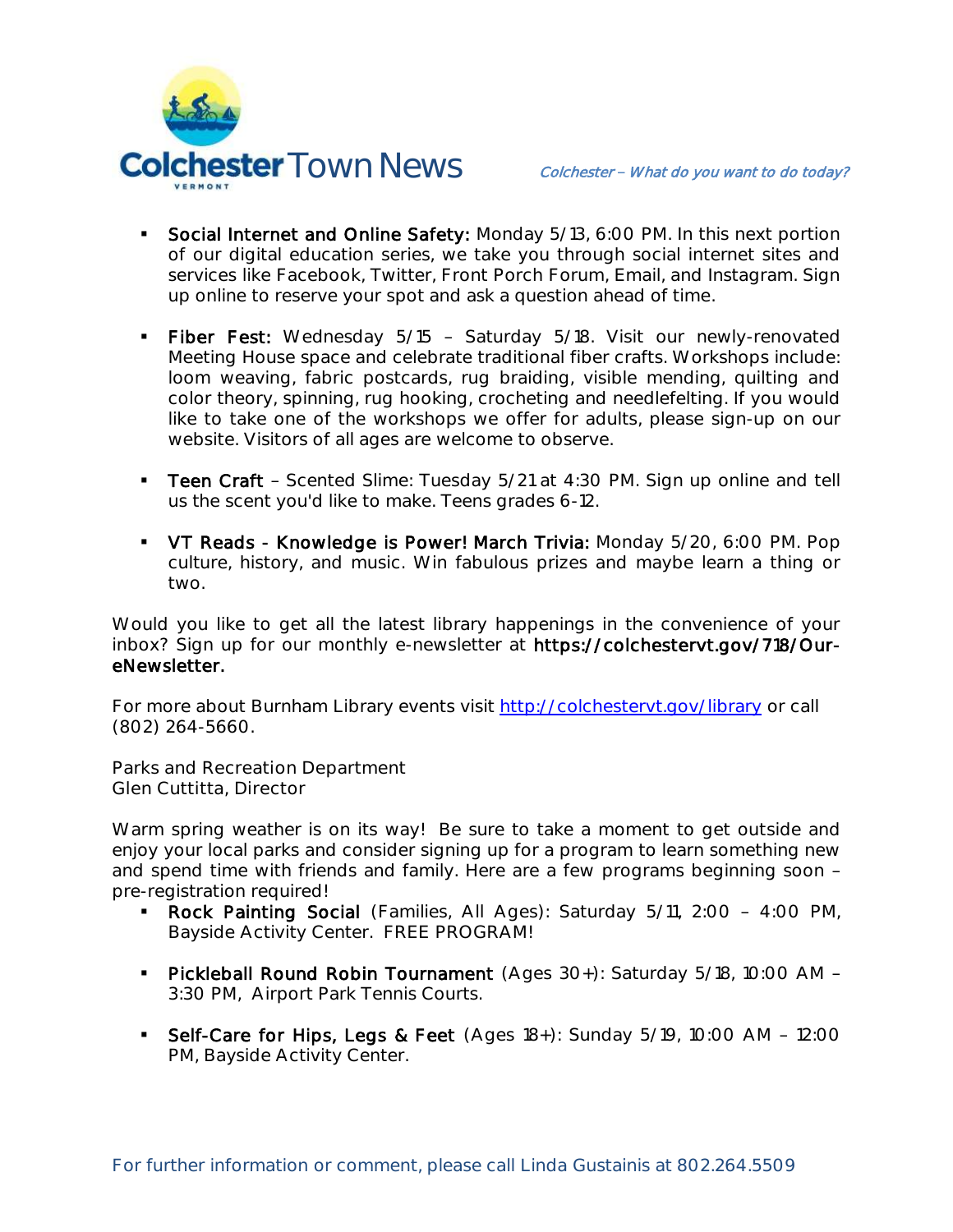

**Track & Field** (Ages  $7 - 15$ ): Monday/Wednesday,  $6/17 - 7/20$ ,  $6:00 - 7:30$  PM, Colchester High School Track.

View digital copies of our Guides online at: [http://colchestervt.gov/335/Program-](http://colchestervt.gov/335/Program-Registration)[Registration.](http://colchestervt.gov/335/Program-Registration) Register online for all programs at http://bit.ly/WebTracColchester or visit our office during regular business hours, 7:30 AM - 4:30 PM.

Summer camps are beginning to fill up! If you haven't signed up your child for camp yet be sure to do so soon. A complete list of full programs can be found on our website.

For more about Parks & Rec visit [http://colchestervt.gov/recreation](http://colchestervt.gov/Recreation/parksNRec.shtml) or call (802) 264-5640.

**Upcoming Town Meetings:** 

- **Planning Commission:** 1st & 3rd Tuesdays of the month, 7:00 PM. May meetings: Tuesday, 5/7 and **Monday, 5/20. This is a special Wasterwater Solutions Forum and will take place at Colchester High School!**
- **Development Review Board:** 2<sup>nd</sup> Wednesday of the month, 7:00 PM. May meeting: 5/8
- **Recreation Advisory Board:**  $2^{nd}$  Wednesday of the month, 7:00 AM. Champlain Room, 2nd floor. May meeting: 5/9
- **Conservation Commission:** 3rd Monday of the month, 6:30 PM, at the Bayside Activity Center or per agenda. Next meeting: 4/15
- **Selectboard:** 2nd & 4th Tuesdays of the month, 6:30 PM. Next meeting: 4/23. May meetings: 5/14 & 5/28
- **Colchester Cemetery Advisory Committee:** Next meeting: TBA 8:00 AM in the Champlain Room, 2nd floor.
- **Library Trustees**: 3rd Thursday of the month, 4:30-5:30 PM at Burnham Memorial Library. April meeting: 4/18.

(All meetings take place at the Colchester Town Offices, 781 Blakely Road, in the Outer Bay Conference Room on the 3<sup>rd</sup> floor unless otherwise noted.)

**Town Events**

- Legislative Hours: Come meet Colchester Legislators to ask questions or share your thoughts and suggestions! Dates and locations:
	- Town Meeting House: Sunday, 5/19, 2-3 PM
	- > Town Offices, Champlain Room, 2<sup>nd</sup> floor: Monday, 5/6, 12-1 PM
- Green Up Day: Saturday, May 4, 7:30 AM 2PM. Hot dog barbecue at the PD from noon to 1 PM. Pick up bags at Colchester Police Department starting April 26, 7:30 AM.
	- $\triangleright$  Please note that green bags will not be available at the Burnham Library this year. Green bags will be available ONLY at the Colchester